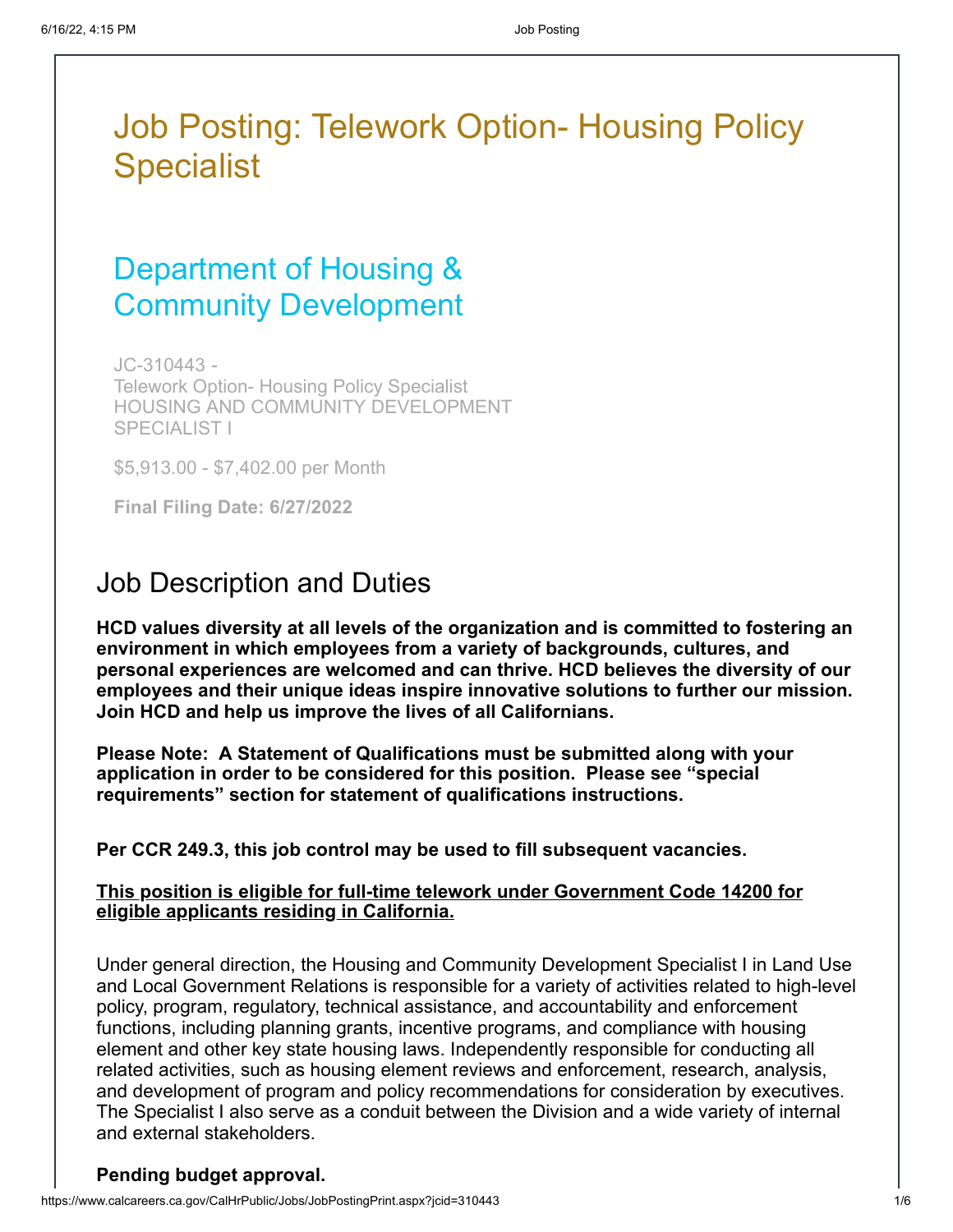You will find additional information about the job in the **[Duty Statement](https://www.calcareers.ca.gov/CalHrPublic/FileDownload.aspx?aid=16721152&name=DS_401-310-9035-901.pdf)**.

### Minimum Requirements

You will find the Minimum Requirements in the Class Specification.

• HOUSING AND COMMUNITY [DEVELOPMENT SPECIALIST I](https://hrnet.calhr.ca.gov/CalHRNet/SpecCrossReference.aspx?ClassID=9035)

### Position Details

**Job Code #:** JC-310443 **Position #(s):** 401-310-9035-901 **Working Title: Telework Option- Housing Policy Specialist Classification:** HOUSING AND COMMUNITY DEVELOPMENT SPECIALIST I \$5,913.00 - \$7,402.00

| # of Positions: Multiple |                                         |
|--------------------------|-----------------------------------------|
|                          | <b>Work Location: Sacramento County</b> |
| Job Type:                | Permanent, Full Time                    |

### Additional Documents

- [Job Application Package Checklist](http://calcareers.ca.gov/CalHrPublic/Jobs/JobApplicationPackageChecklist.aspx?JobControlId=310443)
- [Duty Statement](https://www.calcareers.ca.gov/CalHrPublic/FileDownload.aspx?aid=16721152&name=DS_401-310-9035-901.pdf)

### Department Information

The mission of the Department of Housing and Community Development (HCD) is to promote safe, affordable homes and vibrant, inclusive, sustainable communities for all Californians. To learn more about HCD, please visit us at our website: [http://www.hcd.ca.gov](http://www.hcd.ca.gov/).

HCD is headquartered in Natomas just North of Downtown Sacramento in a state of the art 'green' building directly off Interstate 5 (I-5). Featuring free parking and fully equipped pay-per-charge electric vehicle charging stations, HCD is situated close to many dining and shopping choices and is a short drive to Downtown, the State Capitol, the Golden 1 Center and Old Sacramento. HCD is family friendly and situated in close proximity to the Napa Valley, San Francisco, Lake Tahoe, and other desirable destinations.

Department Website: <https://www.hcd.ca.gov/>



## Special Requirements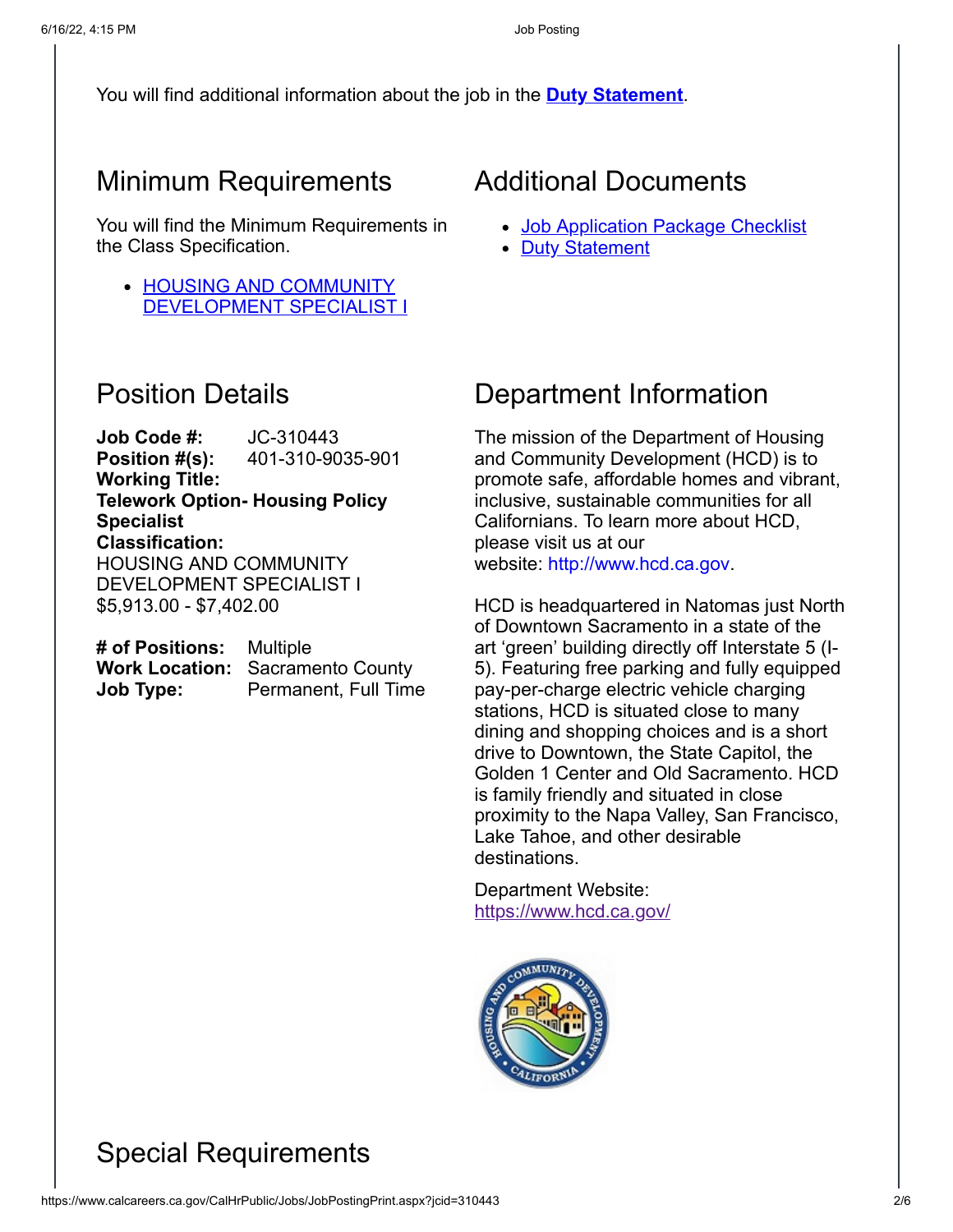[Click on the following link to complete a department recruitment survey:](https://www.surveymonkey.com/r/HCD_Recruitment_Survey) Recruitment Survey.

#### **Employment Application (STD.678)**

It is a requirement to submit work experience, dates, and hours worked, contact names and phone numbers of supervisors on the state application. Resume's or other documents cannot substitute a state application. Applicants who fail to submit a completed STD. 678 will not be considered.

#### **Statement of Qualifications (SOQ)**

Interested individuals must submit a Statement of Qualifications (SOQ) in addition to the standard state application (form STD 678). Your SOQ will be considered the first interview for this position. If your qualifications are competitive, you will be invited to a formal interview. Resumes, cover letters, or any other documents cannot substitute the SOQ. When completing the SOQ, number your responses, include all relevant experience, education, and training, as applicable, and explain all answers thoroughly. **Your SOQ should not exceed two pages, single-spaced, Arial 12-point font and address the following**:

1. Please describe your experience and/or academic training related to housing and land use law, planning, or policy, and state, federal, or local housing planning and financing programs and requirements. If you have direct experience with housing elements or specific state housing laws, please include it in your response.

2. After reviewing the duty statement and the desirable qualifications listed in the job posting, please describe how your experience makes you a particularly strong candidate for the position. Please include any relevant work experience.

**Please view the California Department of Human Resources (CalHR) YouTube video titled "Basics of Writing a Strong Statement of Qualifications" for instructions on completing an SOQ.**

[Basics of Writing a Strong Statement of Qualifications](https://www.youtube.com/watch?v=4wVq15zy470&list=PLzDGQ8ghGbWxqEwFMCi7aEix6NzdWIoTI&t=0s&index=2)

#### **HCD Disclosure Requirements**

Selected candidates may be subject to rules imposed by a Conflict of Interest Code that apply to HCD employees, which may require filing a Statement of Economic Interest (Form 700).

### Application Instructions

Completed applications and all required documents must be received or postmarked by the Final Filing Date in order to be considered. Dates printed on Mobile Bar Codes, such as the Quick Response (QR) Codes available at the USPS, are not considered Postmark dates for the purpose of determining timely filing of an application.

Final Filing Date: 6/27/2022

#### **Who May Apply**

Individuals who are currently in the classification, eligible for lateral transfer, eligible for reinstatement, have list eligibility, are in the process of obtaining list eligibility, or have SROA and/or Surplus eligibility (please attach your letter, if available). SROA and Surplus candidates are given priority; therefore, individuals with other eligibility may be considered in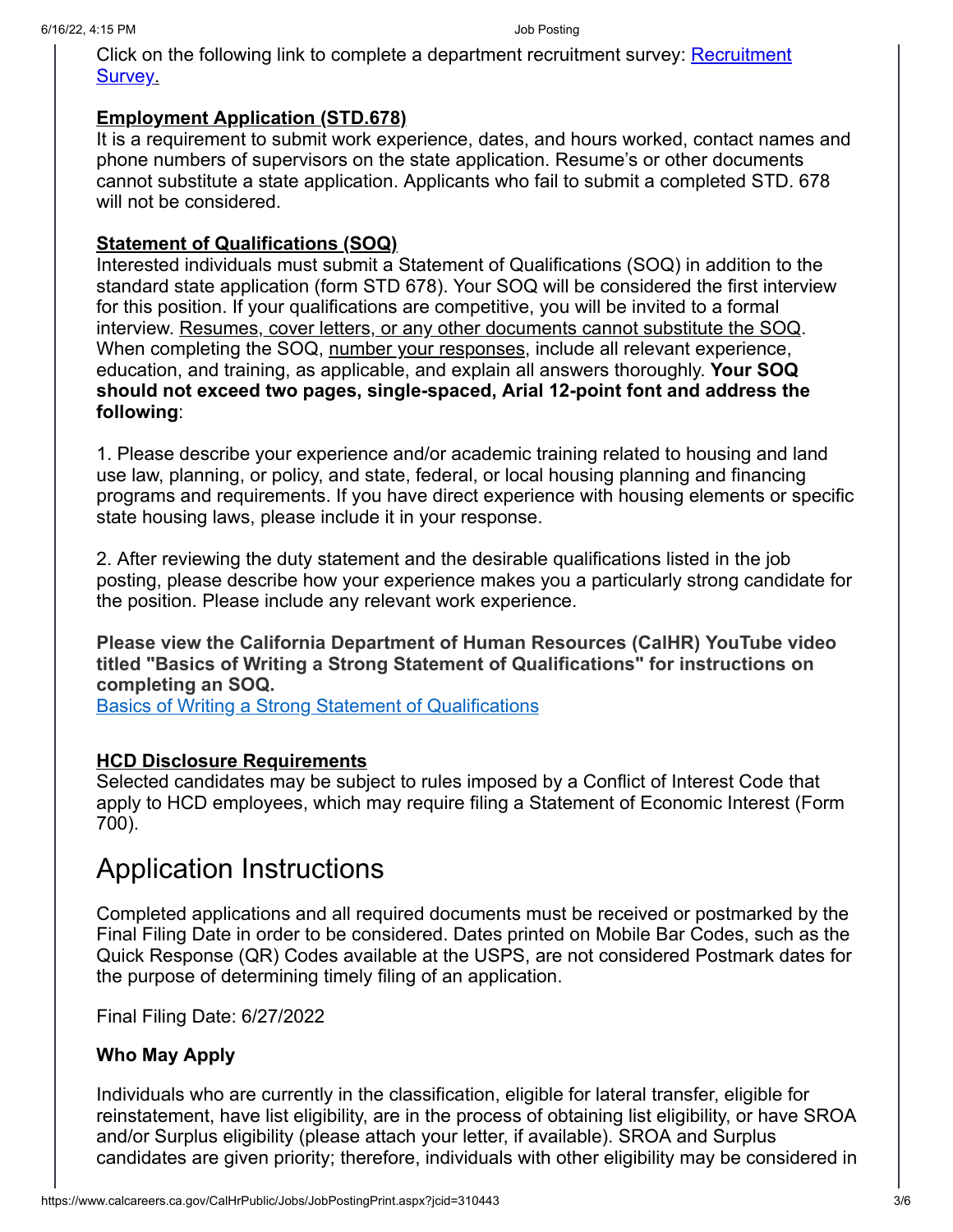the event no SROA or Surplus candidates apply. Individuals who are eligible for a Training and Development assignment may also be considered for this position(s).

Applications will be screened and only the most qualified applicants will be selected to move forward in the selection process. Applicants must meet the Minimum Qualifications stated in the Classification Specification(s).

#### **How To Apply**

Complete Application Packages (including your Examination/Employment Application (STD 678) and applicable or required documents) must be submitted to apply for this Job Posting. Application Packages may be submitted electronically through your CalCareer Account at www.CalCareers.ca.gov. When submitting your application in hard copy, a completed copy of the Application Package listing must be included. If you choose to not apply electronically, a hard copy application package may be submitted through an alternative method listed below:

### **Address for Mailing Application Packages**

You may submit your application and any applicable or required documents to:

Department of Housing & Community Development Attn: HCD Careers | JC 310443 P.O. Box 952050 Sacramento, CA 94252-2050

### **Address for Drop-Off Application Packages**

You may drop off your application and any applicable or required documents at:

Department of Housing & Community Development HCD Careers | JC 310443 2020 W. El Camino Ave. (Lobby) Sacramento, CA 95833 08:00 AM - 05:00 PM

#### **Required Application Package Documents**

The following items are required to be submitted with your application. Applicants who do not submit the required items timely may not be considered for this job:

- Current version of the State Examination/Employment Application STD Form 678 (when not applying electronically), or the Electronic State Employment Application through your Applicant Account at www.CalCareers.ca.gov. All Experience and Education relating to the Minimum Qualifications listed on the Classification Specification should be included to demonstrate how you meet the Minimum Qualifications for the position.
- Resume is required and must be included.
- Statement of Qualifications Please see Statement of Qualifications section.

Applicants requiring reasonable accommodations for the hiring interview process must request the necessary accommodations if scheduled for a hiring interview. The request should be made at the time of contact to schedule the interview. Questions regarding reasonable accommodations may be directed to the EEO contact listed on this job posting.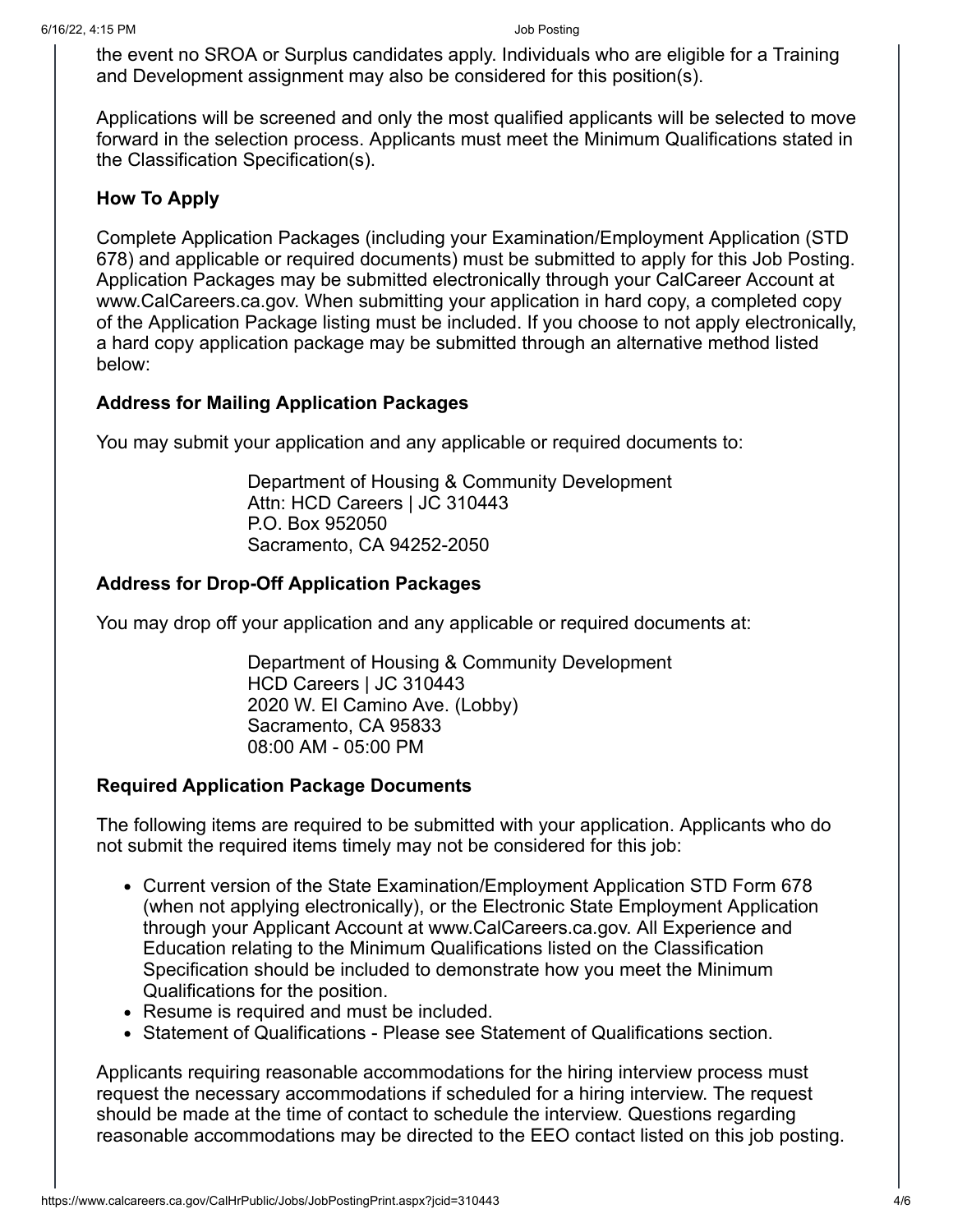### Desirable Qualifications

In addition to evaluating each candidate's relative ability, as demonstrated by quality and breadth of experience, the following factors will provide the basis for competitively evaluating each candidate:

- Experience with land use planning, housing policy, and/or real estate development in the capacity of an employee of, or consultant to, local governments, nonprofit organizations, or housing developers.
- Experience drafting complex materials such as policy briefs, reports, or technical assistance documents.
- Experience communicating with (written, verbal, and interpersonal) and presenting to a variety of stakeholders.
- Experience with project management and working independently and as part of a team.
- Experience with legislative and regulatory review and analysis.

## **Benefits**

HCD employees are eligible for a number of benefits. Health benefits and leave programs are available for most permanent, full-time employees and some permanent, part-time employees. Benefit eligibility may depend on length of service and may be subject to collective bargaining agreements, which are contracts negotiated between the State of California and employee organizations that define employees' wages, hours, and conditions of employment.

Some added benefits HCD offers include: Flexible Work Hours, Telework Opportunities, Free Parking, Health, Dental & Vision Benefits, Paid Sick & Vacation, Retirement, Basic Group Term Life Insurance, Employee Assistance Program, 11 Paid Holidays, 401(k) & 457 plans, Military Leave, Student Loan Forgiveness, Long Term Care, Group Legal Services, and Reimbursement Accounts.

[For more details about employee benefits, visit the California Department of Human](https://www.calhr.ca.gov/employees/Pages/salary-and-benefits.aspx) Resources website.

# Contact Information

The Hiring Unit Contact is available to answer questions regarding the position or application process.

**Department Website:** https://www.hcd.ca.gov/

#### **Hiring Unit Contact:**

HCD Careers | JC 310443 (916) 263-6735 Careers@hcd.ca.gov

Please direct requests for Reasonable Accommodations to the interview scheduler at the time the interview is being scheduled. You may direct any additional questions regarding